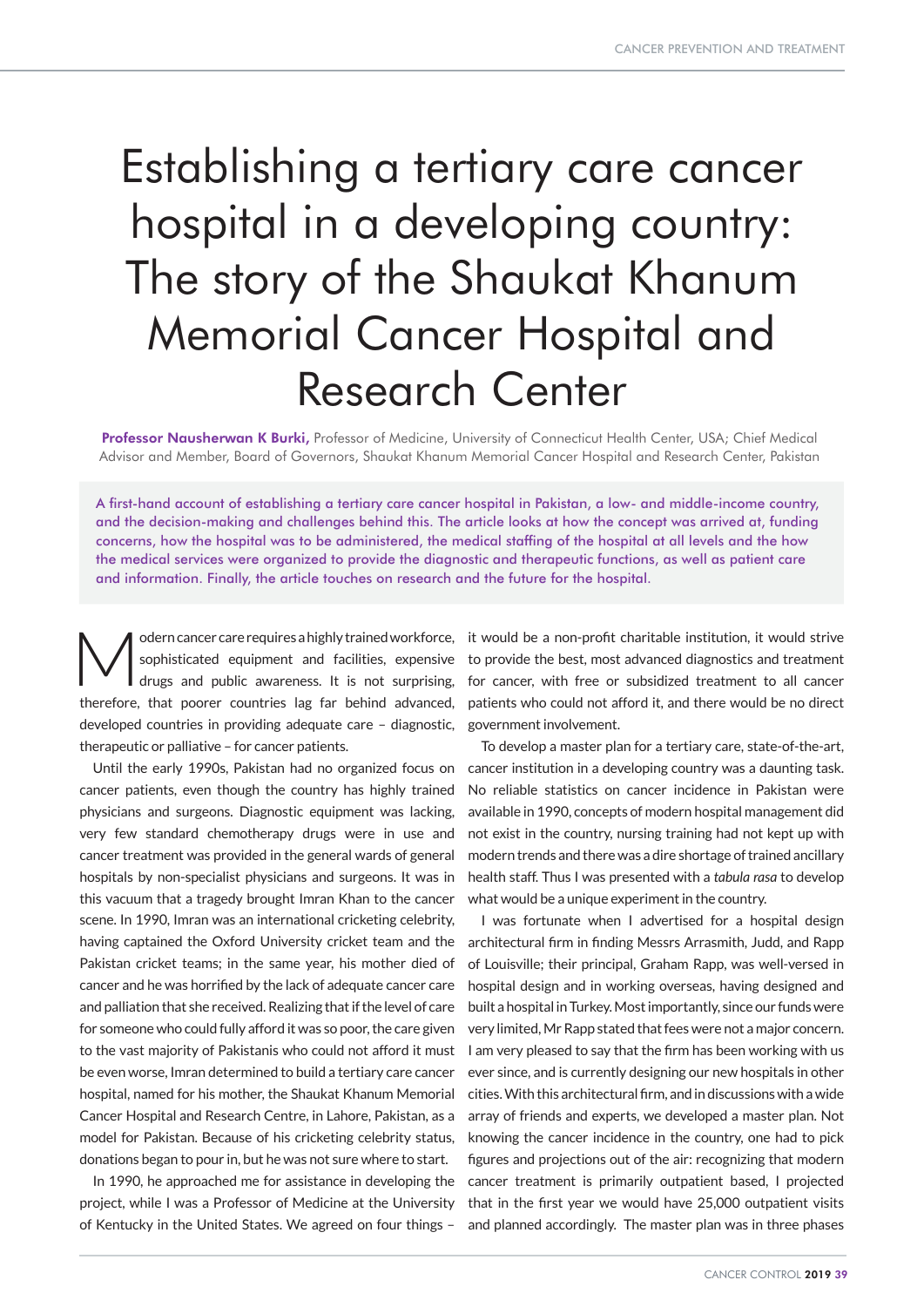– starting with 60 inpatient beds with all ancillary services and increasing the inpatient beds to 250 by the end of 10 years. In the event, the timeline was too optimistic, and the phases have stretched out over 20 years, rather than the proposed 10 years. The hospital has been built according to the Joint Commission on Accreditation of Healthcare Organizations (JCAHO) standards and United States' hospital building codes. Hospital building codes are foreign to most doctors and were to me as a clinician/ research worker; over the last 20 years in my role of developing and overseeing this hospital, I have learnt an enormous amount. The Shaukat Khanum Memorial Cancer Hospital opened its doors to patients in December 1994, even while some of the construction work had not been completed.

A major problem in developing such an institution in Pakistan, or any developing nation for that matter, is the absence of supporting facilities – we could not simply rely on available diagnostic and specialty services in the community or region; there were no trained oncologists, adult or paediatric, intensivists, cytopathologists, etc. In 1990, there was no MRI machine in the region; medical radioisotopes and blood products were generally not available. We were therefore constrained to develop virtually all the necessary diagnostic and treatment infrastructure within the institution.

## Financial concerns

The hospital concept was based entirely on donations, since it had been decided that no government involvement would be allowed to avoid bureaucratic or political interference. It was a great surprise, and very heartening, that the Pakistani public, both within and outside Pakistan, has responded enthusiastically, in no small part because of the credibility of Imran Khan and his celebrity status. Imran worked tirelessly soliciting funds around the country and abroad, and people responded enthusiastically. These donations have continued and indeed increased over the years, with publicity campaigns and fundraisers: currently 56% of the hospital budget comes from donations.

## Administration

Given the absence in Pakistan of trained staff familiar with modern hospital administration, we decided from the outset that in the initial stages a hospital administrator trained and working in the United States' would be required. Hospital administrators working in the United Kingdom's NHS in 1990 were not considered ideal, since most had no experience of running a freestanding, non-profit, nongovernment hospital. Accordingly, the first two hospital administrators were from the United States'. These Hospital Directors recruited local staff for the different administrative functions, some of which had never existed or were rudimentary in the regional hospitals – materials management, management information systems, facilities



management, central sterile supply and laundry department, etc. Many of the local staff underwent on the job training and today are highly accomplished in their various administrative fields.

In the first year that the hospital opened, I took a sabbatical from my university and ran the hospital as CEO for 14 months. This allowed me to put in place certain procedures, which are now set in stone. Today, 25 years later, the hospital runs smoothly and efficiently due in large part to these workers.

#### Nursing

At the outset, we noted that nursing training and nursing procedures appeared to be petrified in the 1950s and if the hospital was to function at international levels, it was essential to improve nursing services and bring them up to modern standards. Accordingly, I determined to initially have a Nursing Director from Europe or the United States', who would develop a cadre of nurses to train the local nurses. The Nursing Director, Barbara Messer, from California, recruited a small group of nurses from the United Kingdom, Ireland and South Africa who formed a core for training and supervising locally recruited nurses. A number of highly-trained nurses were recruited from the Phillipines by Ms Messer for nurse manager positions in crucial areas of the hospital – the operating suites, the intensive care unit, the chemotherapy unit, etc. This core group developed a re-training programme, consisting of class work, didactic lectures and hands-on bedside training for the recruited nurses. A diploma programme for oncology nursing – the first in the Middle East/South Asia region – was instituted. The result of this planning and training is that the hospital now has highlytrained Pakistani nurse administrators and nursing services comparable to any hospital in the world; in addition, the hospital has the only group of trained oncology nurses in the region.

## Medical services

It was decided at the outset to recruit physicians who were currently trained in Europe or the United States' to bring the latest techniques and concepts to cancer care at the hospital. While we advertised for all physicians of any nationality, Pakistan is fortunate in having a large diaspora of highly-trained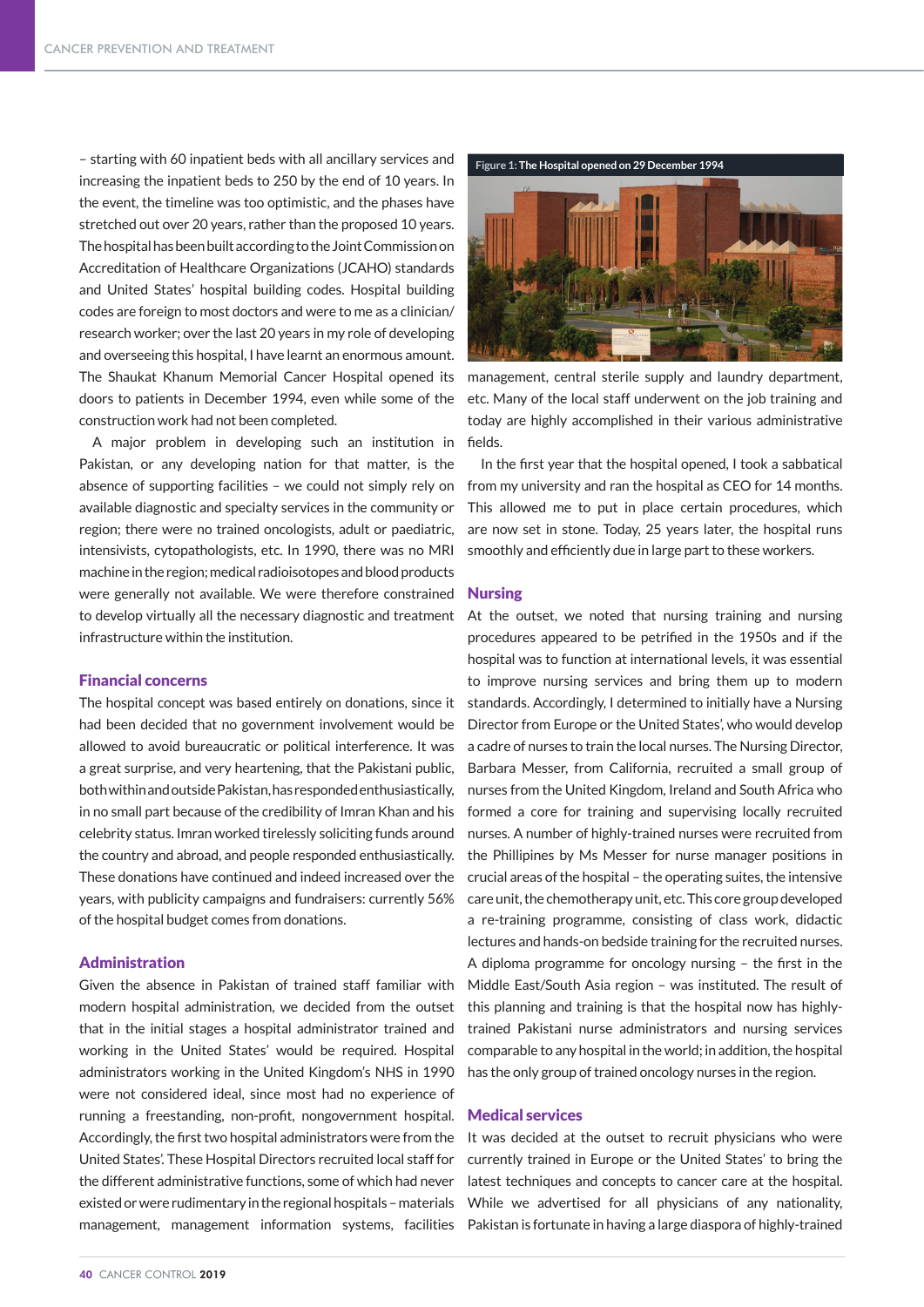physicians. It is also a curious fact that virtually all members of this diaspora yearn to return to their homeland, especially when their children come of school age. Thus, I was able to recruit a number of physicians who had just completed their fellowship specialty training in various fields in the United States, Britain and Ireland. Their fresh knowledge was a boon, but their lack of administrative experience needed to be nurtured. It is very heartening that now, 25 years later, they form a mature, experienced group, responsible for excellent results at the hospital. In this regard, Dr Faisal Sultan and Dr Aasim Yusuf are to be singled out for exemplary service. Dr Faisal Sultan, an infectious disease specialist, has been the CEO for more than 15 years and Dr Aasim Yousuf, a gastroenterologist, has been the Medical Director and now Chief Medical Officer for the same time. They have guided the hospital to Joint Commission accreditation (in 2018) and they continue to oversee excellence at the Hospitals of the Shaukat Khanum Trust.

Initially, I had hoped that certain specialty services – neurosurgery, nephrology, orthopaedic surgery, urology, etc., could be provided by part-time visiting surgeons and physicians from the community. However, this turned out to be impractical and now the hospital has a full complement of full-time medical and surgical specialties.

## Diagnostic services

Laboratory and imaging services had to be developed from scratch and were fortunate in being able to recruit accomplished pathologists and radiologists. In 1994, cytology services did not exist in Pakistan; on hospital opening day, an Australian tourist happened to be present. It turned out that she was a cytology technician and she agreed to stay on and train our technicians. She stayed with us for one year and established the cytology services. Molecular biology and genetic services became available with the development of our research services (see below).

The hospital installed the first MRI machine in the region in 1994. Subsequently, we installed the first (and still the only) PET scanning unit in the region. Unlike in advanced, developed countries, we were forced to install our own cyclotron for manufacture of radioisotopes because of non-availability and the short half-life of radioisotopes.

Today, the hospital has a full complement of diagnostic laboratory and imaging services, which include CAT scanning, ultrasound facilities, PET/CT scanning and nuclear medicine. The pathology laboratory subscribes to the College of American Pathologists (CAP) quality control programme to ensure accurate results.

# Therapeutic services

As cancer treatment takes three forms – chemo- or

modalities needed to be available.

The hospital provides adult and paediatric oncology services, with a full backup of associated specialties – intensive care, pulmonary medicine, gastroenterology, infectious diseases, etc.

#### *Chemotherapy:*

The Hospital plan includes a 30-bed chemotherapy bay (20 adult and 10 paediatric beds), plus a further 10 beds on an inpatient floor, providing 130 chemotherapy and transfusions daily. Further expansion of this area is in progress. When the hospital opened, the majority of standard chemotherapeutic drugs were not available in Pakistan. Over time, after negotiations with multinational pharmaceutical manufacturers, these drugs have become available and now the latest, most effective drugs are provided to the patients.

## *Radiation medicine:*

At the time of planning the hospital, all radiation facilities in Pakistan were under the control of the Federal Atomic Energy Commission (AEC), and the only radiation therapy units that existed were in freestanding government-run facilities, many with outdated equipment. The Shaukat Khanum Memorial Cancer Hospital & Research Center, Lahore, became the first hospital to install radiation equipment, approved by the AEC. Currently, with five linear accelerators, radiation treatment is provided to 207 patients daily (Table 2).

## *Palliative care:*

The concept of palliative care did not previously exist in Pakistan. A palliative care unit was established at the hospital for cancer patients and provides appropriate care to these patients.

## *Hospital pharmacy and blood bank:*

The concept of an integrated hospital pharmacy was a foreign concept in Pakistan. The Shaukat Khanum Memorial Cancer Hospital & Research Center was the first institution to establish a proper hospital pharmacy, with pharmaceutical advice on drug interactions, dosages and toxicity available to the doctors.

Similarly, at the time of establishing the hospital, blood product usage in the country was very basic, with most patients receiving whole blood when necessary. The hospital established its own blood bank and brought in the concept of blood products and donor testing for hepatitis and HIV, etc. This has now been emulated in many institutions in Pakistan.

## Hospital information services

immunotherapy, surgery, and radiation therapy – all three essentially paperless. This system has been provided free of cost Over the years, the hospital has developed its own comprehensive software, with a Hospital Information System department of 15 software engineers. The hospital is now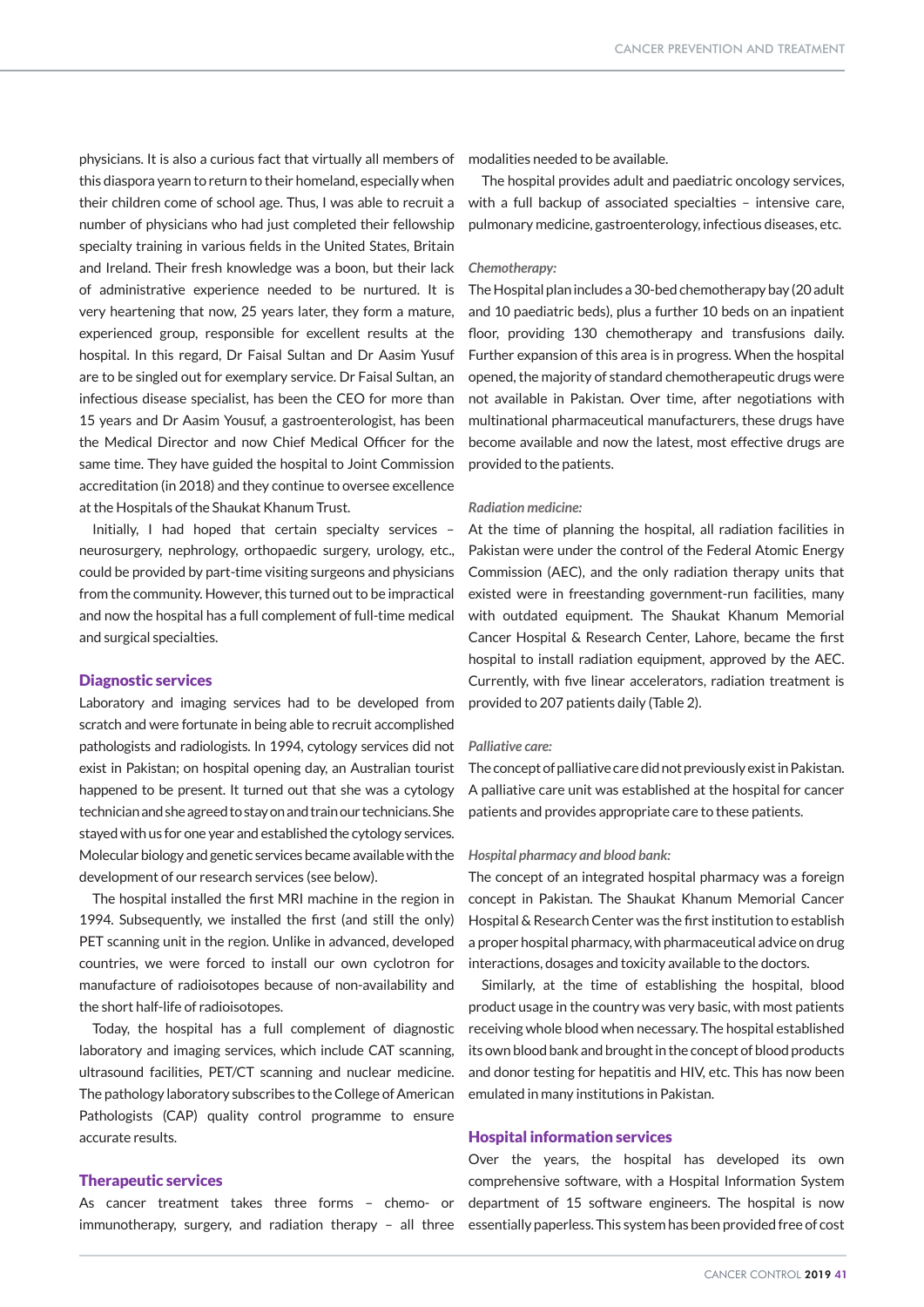to government hospitals, particularly in the Northern province of Khyber Pakhtunkhwa.

# Patient care

At the outset, given that this was to be a non-profit hospital dependent on donations from the public, two concepts were enforced:

The most important of these is the concept of patient registration based on first come, first served. In developing countries like Pakistan, rules are elastic and the wealthy and influential usually manage to override them to their own benefit. However, we made this a rigid rule, and because it was apparent that I would not budge from this rule, there were very few attempts to circumvent this, including by some from the highest in the land, and today the registration system functions smoothly on this basis.

A second absolute rule is that once a patient is registered into the system there is no distinction in services provided to nonpaying versus full-paying patients. The outpatient facilities, the inpatient rooms and facilities, the chemotherapy and diagnostic services are all equal for all patients. In fact, inpatients in the 2-bed rooms (all the inpatient rooms are 2-bed rooms) are frequently completely unaware of the paying status of their companion patient.

In this regard, there were some difficult moral decisions to be made. Since the hospital was predicated on providing cancer treatment regardless of the ability of the patient to pay, it became clear in the first year that we would run out of funds.

The oncologists were therefore requested to decide at what stage of a given cancer, treatment becomes palliative rather than curative, at which point only palliative care would be provided. This was a difficult decision for the oncologists, since by training it is their wont to continue maximum treatment to the end. However, they agreed and this policy was instituted.

This brought another dilemma: the fully paying patients demanded to continue treatment with certain expensive drugs, which they could afford, despite explanations of the advanced stage of their cancer and the long-term futility of the use of these drugs. Was it morally justified to withhold treatment with drugs (that were only available in the hospital pharmacy having been directly imported) that the patient could afford and that might have some temporary benefit or provide peace of mind? This dilemma brought a major shift in hospital function which, in the long run, has been very helpful: patients who are willing to pay the full cost of treatment are registered separately; however, the criteria for admission into the system remains the same for them as for the indigent patients. Once they are admitted into the system for treatment, no distinction is made between them and the indigent patients in terms of diagnosis, treatment or facilities.

A second dilemma surfaced early: as the reputation of the hospital and the quality of its laboratory and diagnostic services spread, many non-cancer patients wanted to use these services. At first, it was felt that since all the donations had been made for cancer treatment, non-cancer patients could not be entertained. However, two considerations came to the fore: it was not considered morally acceptable to withhold diagnostic services from patients willing to pay the full charge, especially since we had excess capacity and in some cases, for example MRI services, the only diagnostic capability in the region. The income from these services would help to provide better care for the cancer patients. Therefore, the diagnostic laboratory and imaging services were opened to non-cancer patients with the proviso that this would in no case jeopardise the availability or timeliness of these services for the cancer patients. The same considerations were then applied to the available medical expertise and the medical staff were permitted to see noncancer patients on the same basis.

These decisions have led to the opening of more than 200 diagnostic collection centers around the country, where patients can have blood or urine samples taken and sent to the main laboratory, and in the majority of cases have the results available to them on the web the same day. This is now not only a significant medical resource to the country, but a significant source of funds for the hospital.

We had projected that in the first year there would be 25,000 outpatient visits; in the event there were 23,500.

The most common cancers seen at the hospital are shown in Table 1. Since breast cancer is the most common cancer seen at the hospital, there are three specialized breast surgeons who also provide breast reconstructive services. Neurosurgery, gynaecology, ophthalmology, orthopaedics, head and neck surgery, thoracic and general oncologic surgery services are provided.

The number of outpatient visits and treatments given over the years are shown in Table 2.

#### Research

A fundamental concept of the hospital, enshrined in its name, is cancer research. As a fledgling institution this was difficult to start, but a major boost was given by the German Cancer Research Center (*Deutsches Krebsforschungzentrum* – DKFZ) in 1996. Under the leadership of Nobel prize-winner, Professor Zur Hausen, the DKFZ undertook to train our scientists and help in establishing our molecular and basic research laboratories. They have continued to collaborate with us, especially Professor Ute Haman, with the publication of a number of research papers.

## Current status

The commonest cancers seen at the hospital are listed in order